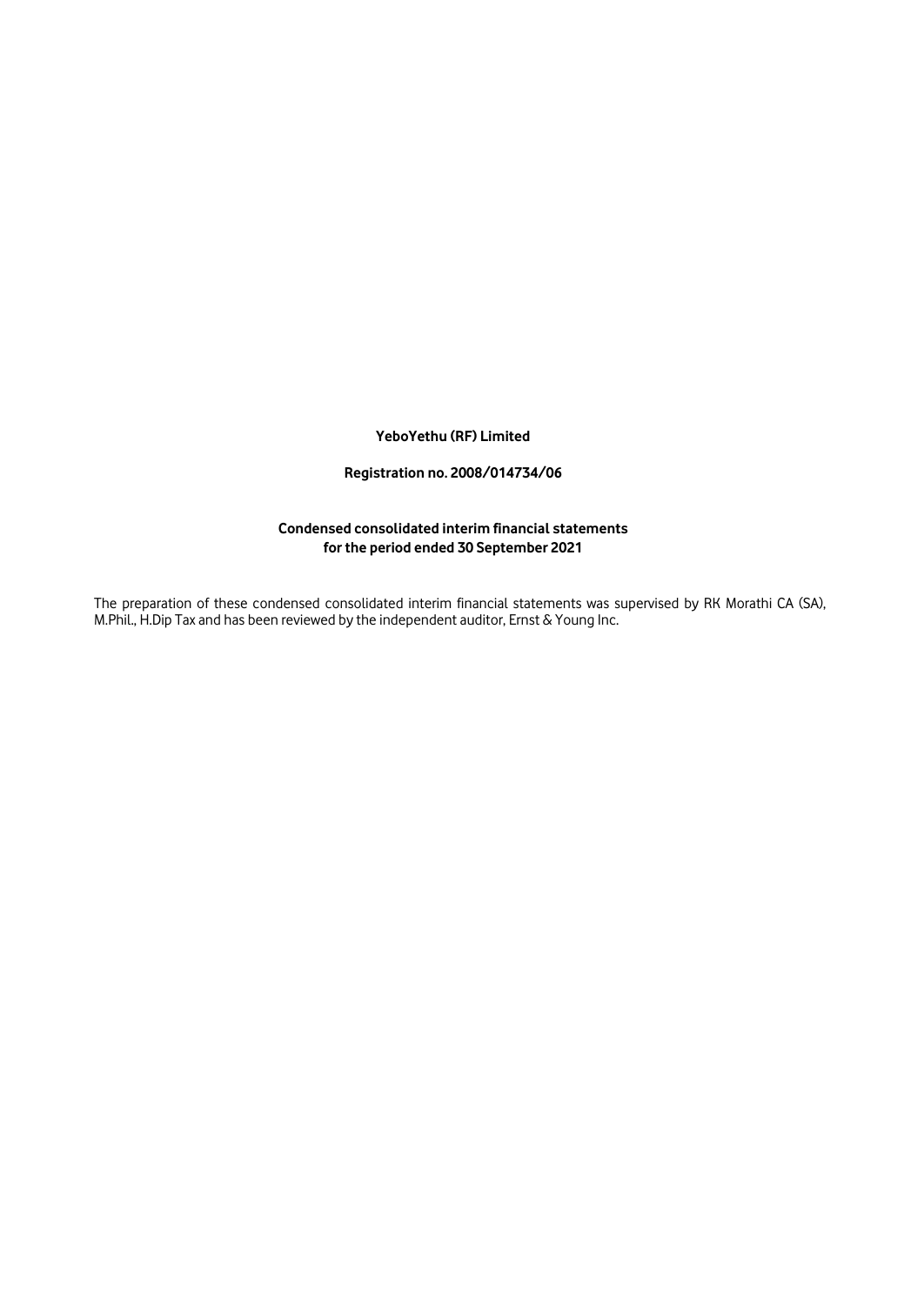# **YeboYethu (RF) Limited Condensed consolidated interim financial statements for the period ended 30 September 2021**

| Contents                                                                                       | Page     |
|------------------------------------------------------------------------------------------------|----------|
| Directors' statement of responsibility                                                         |          |
| Independent auditor's review report on the condensed consolidated interim financial statements | $2 - 3$  |
| Condensed consolidated statement of comprehensive income                                       | 4        |
| Condensed consolidated statement of financial position                                         | 5.       |
| Condensed consolidated statement of changes in equity                                          | 6        |
| Condensed consolidated statement of cash flows                                                 |          |
| Notes to the condensed consolidated interim financial statements                               |          |
|                                                                                                | $8 - 17$ |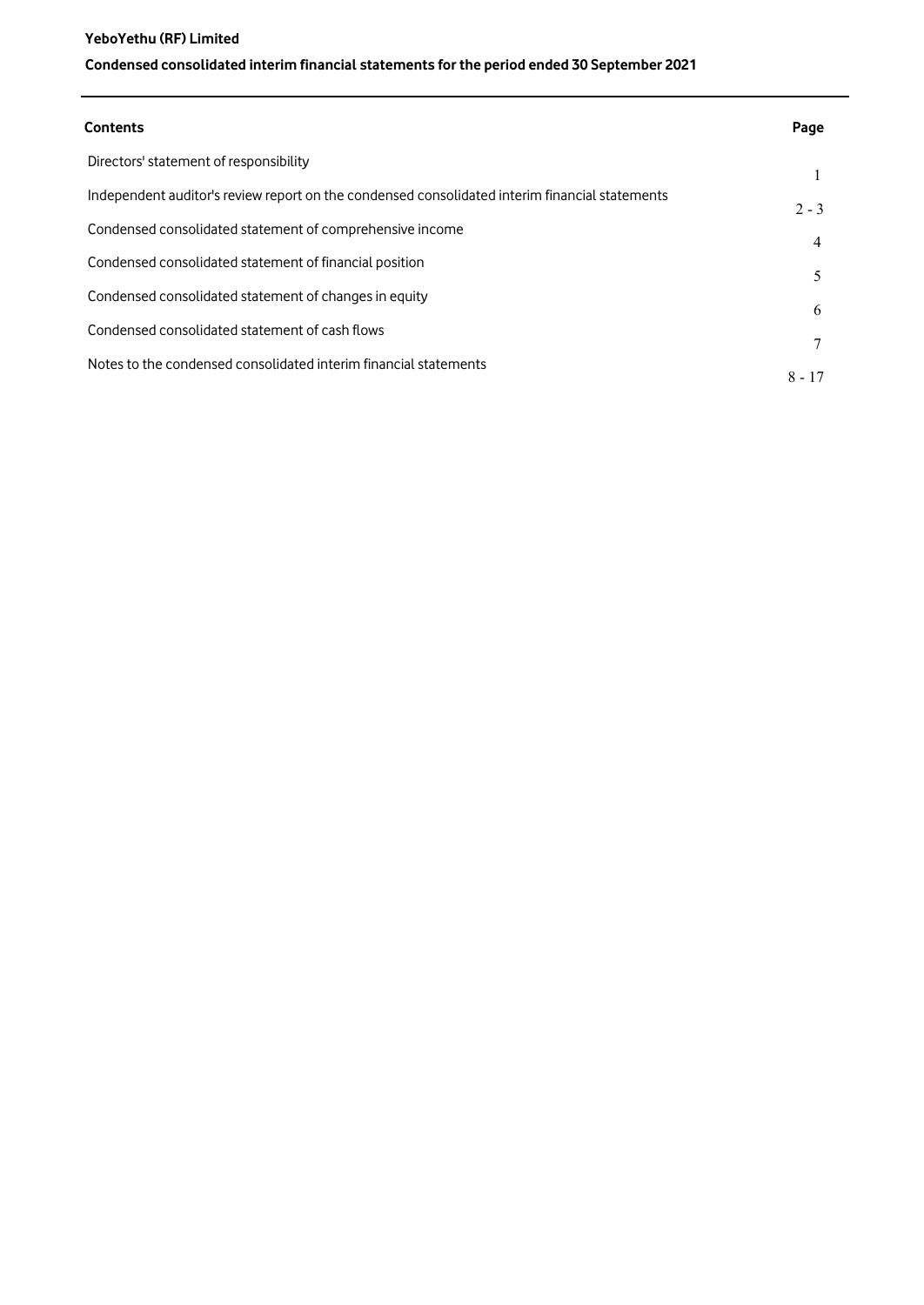#### Directors' statement of responsibility

The directors are responsible for the preparation, integrity and fair presentation of the condensed consolidated interim financial statements of YeboYethu (RF) Limited and its subsidiary ('the Group').

The condensed consolidated interim financial statements have been reviewed by the independent auditing firm Ernst  $\&$  Young Inc. which was given unrestricted access to all financial records and related data, including minutes of meetings of shareholders, the board and committee of the board. The directors believe that all representations made to the independent auditors during their review were valid and appropriate. The auditor's review report is presented on the next page.

The condensed consolidated interim financial statements for the period ended 30 September 2021 presented on pages 4 to 17 have been prepared in accordance with the framework concepts, the recognition and measurement criteria of International Financial Reporting Standards ('IFRS') and in accordance with and containing the information required by the International Accounting Standard 34: Interim Financial Reporting ('IAS 34') as issued by the International Accounting Standards Board ('IASB'), the Financial Reporting Guides as issued by the South African Institute of Chartered Accountants ('SAICA') Accounting Practices Committee, Financial Pronouncements as issued by the Financial Reporting Standards Council, the Johannesburg Stock Exchange ('JSE') Listings Requirements and the requirements of the Companies Act of 2008, as amended. They are based on appropriate accounting policies which have been consistently applied, and which are supported by reasonable and prudent judgements, including judgements involving estimations. The going concern basis has been adopted in preparing the condensed consolidated interim financial statements. The directors have no reason to believe that the Group will not be a going concern in the foreseeable future based on forecasts and available cash resources.

In terms of section 3.84(k) of the JSE Listings Requirements, the directors, whose names are stated below, hereby confirm that:

- a. the condensed consolidated interim financial statements set out on pages 4 to 17, fairly present in all material respects the financial performance, financial position and cash flows of the issuer in terms of IFRS;
- b. no facts have been omitted or untrue statements made that would make the condensed consolidated interim financial statements false or misleading;
- c. internal financial controls have been put in place to ensure that material information relating to the issuer and its consolidated subsidiaries have been provided to effectively prepare the condensed consolidated interim financial statements of the issuer; and
- d. the internal financial controls are adequate and effective and can be relied upon in compiling the condensed consolidated interim financial statements, having fulfilled our role and function within the combined assurance model pursuant to principle 15 of the King Code. Where we are not satisfied, we have disclosed to the audit committee and the auditors the deficiencies in design and operational effectiveness of the internal financial controls and any fraud that involves directors, and have taken the necessary remedial action.

The condensed consolidated interim financial statements were approved by the board on 26 November 2021 and are signed on its behalf:

TV MOKGATLHA B SILWANYANA Director Director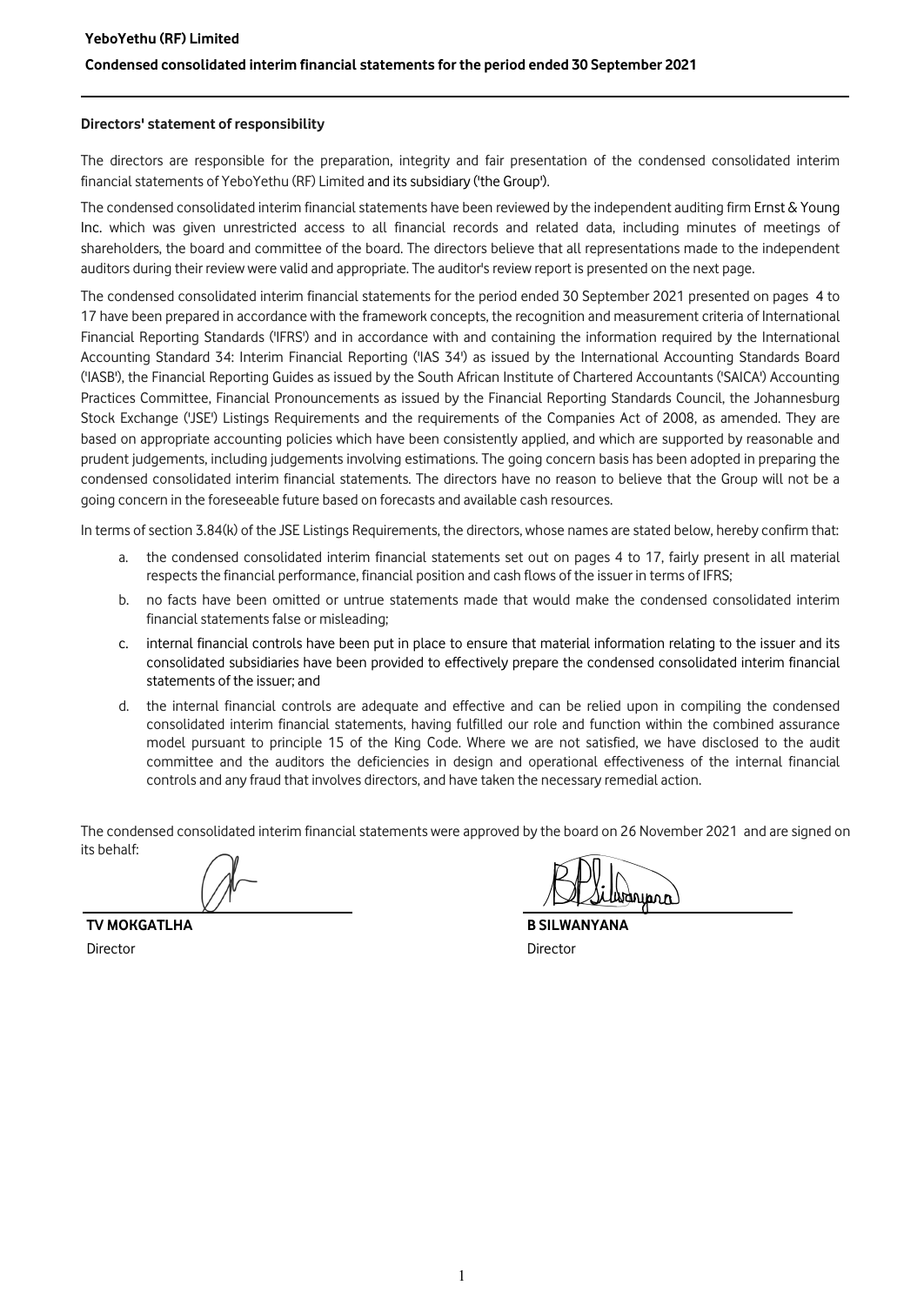

EY 102 Rivonia Road Sandton Private Bag X14 Sandton 2146

Ernst & Young Incorporated Co. Reg. No. 2005/002308/21 Tel: +27 (0) 11 772 3000 Fax: +27 (0) 11 772 4000 Docex 123 Randburg ey.com

# **INDEPENDENT AUDITOR'S REVIEW REPORT ON CONDENSED CONSOLIDATED INTERIM FINANCIAL STATEMENTS**

# **To the Shareholders of YeboYethu (RF) Limited**

We have reviewed the condensed consolidated interim financial statements of YeboYethu (RF) Limited set out on pages 4 to 17, which comprises the condensed consolidated statement of financial position as at 30 September 2021, the condensed consolidated statement of comprehensive income, condensed consolidated statement of changes in equity and condensed consolidated statement of cash flows for the six months period then ended 30 September 2021, and selected explanatory notes.

# *Directors' Responsibility for the Condensed Consolidated Interim Financial Statements*

The directors are responsible for the preparation and presentation of these condensed consolidated interim financial statements in accordance with the International Financial Reporting Standard, IAS 34 Interim Financial Reporting, the SAICA Financial Reporting Guides, as issued by the Accounting Practices Committee and Financial Pronouncements as issued by Financial Reporting Standards Council and the requirements of the Companies Act of South Africa, and for such internal control as the directors determine is necessary to enable the preparation of Condensed consolidated interim financial statements that are free from material misstatement, whether due to fraud or error.

## *Auditor's Responsibility*

Our responsibility is to express a conclusion on these condensed consolidated interim financial statements. We conducted our review in accordance with International Standard on Review Engagements ISRE 2410, Review of Interim Financial Information performed by the Independent Auditor of the Entity. ISRE 2410 requires us to conclude whether anything has come to our attention that causes us to believe that the condensed consolidated interim financial statements are not prepared in all material respects in accordance with the applicable financial reporting framework. This standard also requires us to comply with relevant ethical requirements.

A review of condensed consolidated interim financial statements in accordance with ISRE 2410 is a limited assurance engagement. We perform procedures, primarily consisting of making inquiries of management and others within the entity, as appropriate, and applying analytical procedures, and evaluate the evidence obtained.

The procedures performed in a review are substantially less than and differ in nature from those performed in an audit conducted in accordance with International Standards on Auditing. Accordingly, we do not express an audit opinion on these condensed consolidated interim financial statements.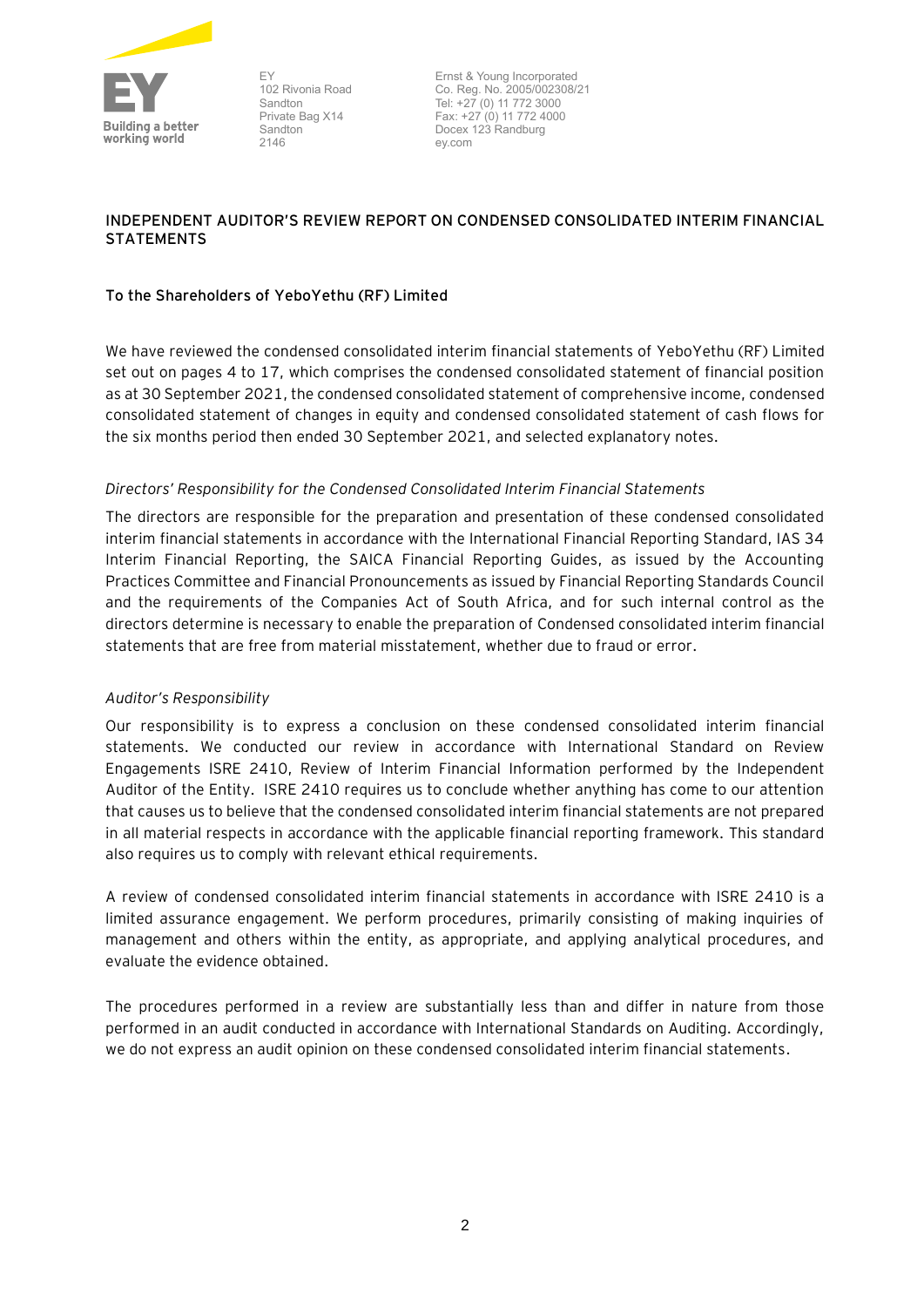

# *Conclusion*

Based on our review, nothing has come to our attention that causes us to believe that the accompanying condensed consolidated interim financial statements of YeboYethu (RF) Limited for the six months period ended 30 September 2021 are not prepared, in all material respects, in accordance with the International Financial Reporting Standard, IAS 34 Interim Financial Reporting, the SAICA Financial Reporting Guides as issued by the Accounting Practices Committee and Financial Pronouncements as issued by Financial Reporting Standards Council and the requirements of the Companies Act of South Africa.

-<br>DocuSigned by: Ernst & young Inc -06CF7AD885DD47C...

**Ernst & Young Inc.** Director – Imraan Akoodie CA (SA) Registered Auditor 26 November 2021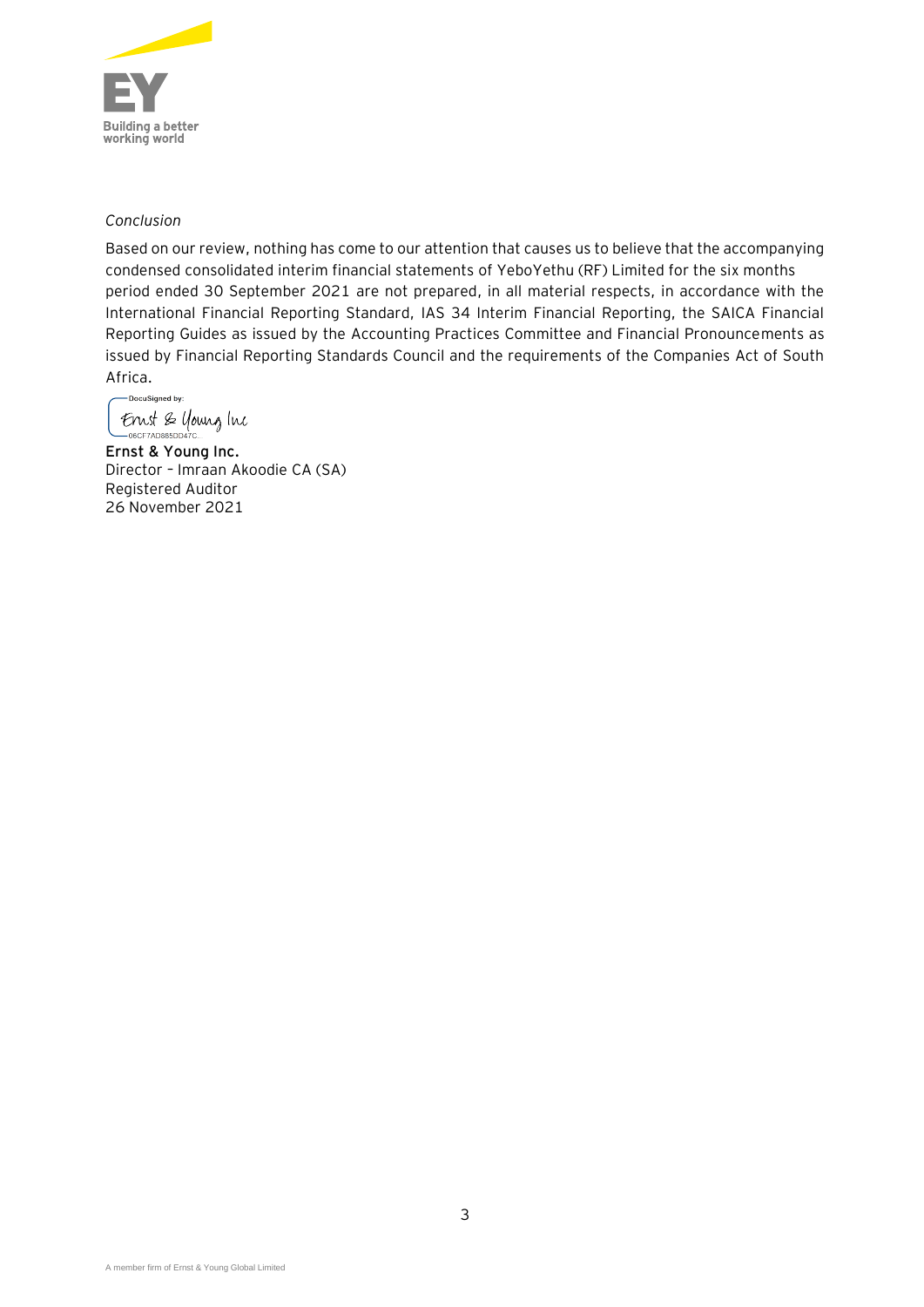## **Condensed consolidated statement of comprehensive income**

|                                                  |                | Six months ended<br>30 September | Six months ended<br><b>30 September</b> | Year ended<br>31 March |
|--------------------------------------------------|----------------|----------------------------------|-----------------------------------------|------------------------|
|                                                  | <b>Notes</b>   | 2021                             | 2020                                    | 2021                   |
|                                                  |                | <b>Reviewed</b>                  | <b>Reviewed</b>                         | <b>Audited</b>         |
|                                                  |                | <b>R'000</b>                     | <b>R'000</b>                            | <b>R'000</b>           |
| <b>Income</b>                                    |                | 469 250                          | 463 527                                 | 938 500                |
| Expenditure                                      | $\overline{c}$ | (9 074)                          | (8594)                                  | (16381)                |
| <b>Operating profit</b>                          |                | 460 176                          | 454 933                                 | 922 119                |
| Finance income                                   |                | 212                              | 313                                     | 629                    |
| Finance cost                                     | 3              | (225 112)                        | (246 620)                               | (473858)               |
| Gain on remeasurement of financial<br>instrument | 4              | 2 034 942                        | 716 464                                 | 1 058 673              |
| <b>Profit before tax</b>                         |                | 2 270 218                        | 925 090                                 | 1 507 563              |
| Taxation                                         | 5              | (455 887)                        | (160 576)                               | (237 319)              |
| Net profit                                       |                | 1 814 331                        | 764 514                                 | 1 270 244              |
| Total comprehensive income                       |                | 1 814 331                        | 764 514                                 | 1 270 244              |

|                                  | Cents | Cents | Cents |
|----------------------------------|-------|-------|-------|
| Basic/diluted earnings per share | 3 429 | 1 445 | 2 400 |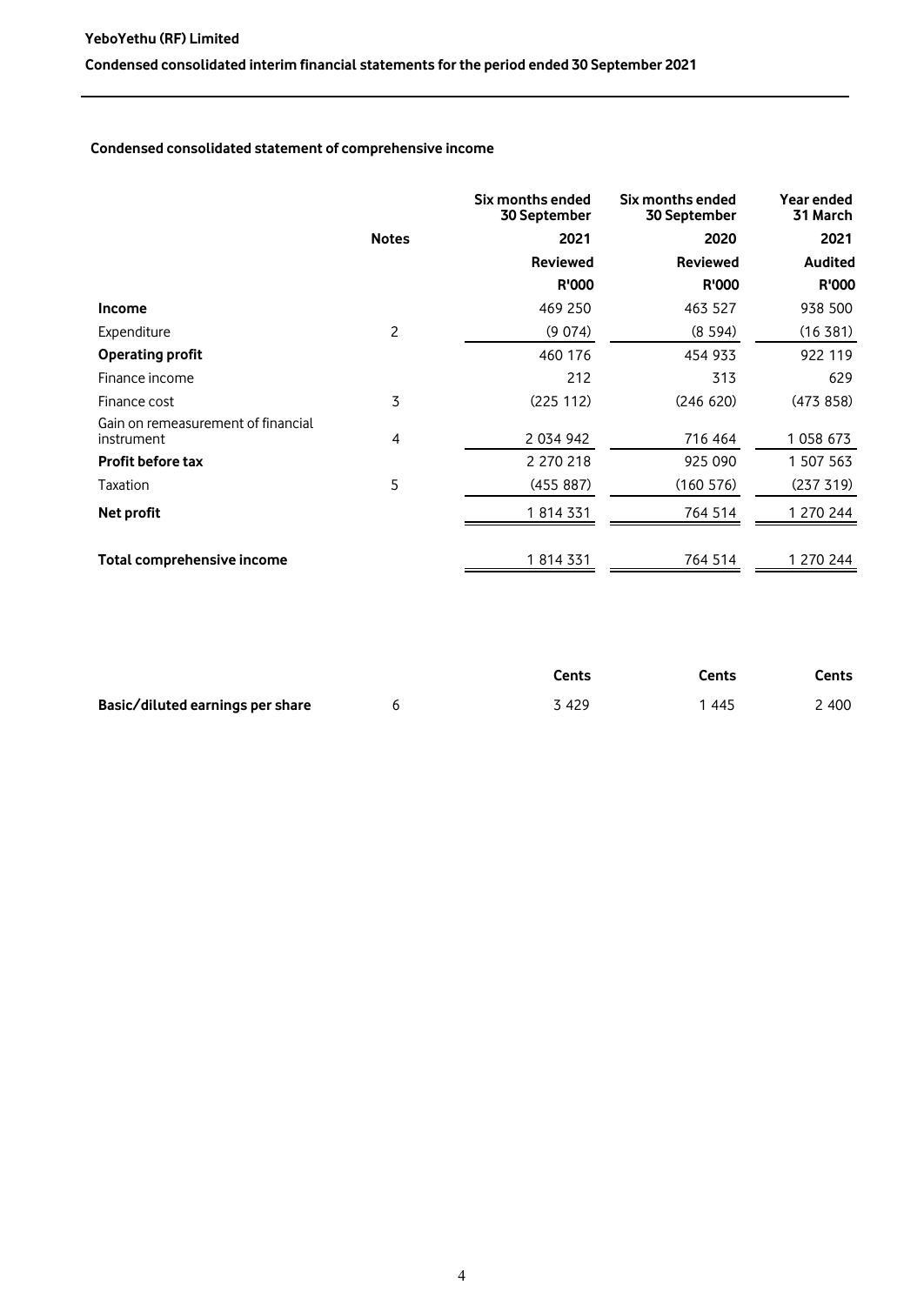# **Condensed consolidated statement of financial position**

|                                     |                | As at<br>30 September | As at<br>30 September | As at<br>31 March |
|-------------------------------------|----------------|-----------------------|-----------------------|-------------------|
|                                     |                | 2021                  | 2020                  | 2021              |
|                                     | <b>Notes</b>   | <b>Reviewed</b>       | <b>Reviewed</b>       | <b>Audited</b>    |
|                                     |                | R'000                 | R'000                 | R'000             |
| <b>Assets</b>                       |                |                       |                       |                   |
| <b>Non-current assets</b>           |                | 16 485 548            | 14 108 845            | 14 450 606        |
| Financial assets                    | $\overline{7}$ | 16 485 548            | 14 108 397            | 14 450 606        |
| Tax receivable                      |                |                       | 448                   |                   |
| <b>Current assets</b>               |                | 12 433                | 22 659                | 15 428            |
| Account receivable                  |                | 6 0 7 0               | 18 4 69               | 8 8 7 9           |
| Tax receivable                      |                | 457                   |                       | 457               |
| Restricted cash                     |                | 313                   | 313                   | 313               |
| Cash and cash equivalents           | 8              | 5 5 9 3               | 3 877                 | 5 7 7 9           |
| Total assets                        |                | 16 497 981            | 14 131 504            | 14 466 034        |
| <b>Equity and liabilities</b>       |                |                       |                       |                   |
| Share capital                       | 9              | 4 193 265             | 4 193 265             | 4 193 265         |
| Ordinary share premium              |                | 359 883               | 359 883               | 359 883           |
| Retained earnings/(losses)          |                | 850 878               | (1357530)             | (910 537)         |
| <b>Total equity</b>                 |                | 5 404 026             | 3 195 618             | 3 642 611         |
| <b>Non-current liabilities</b>      |                | 11 088 041            | 10 930 413            | 10 818 070        |
| Borrowings                          | 10             | 9 202 530             | 9 577 384             | 9 388 386         |
| Deferred tax                        | 5              | 1885 511              | 1 353 029             | 1 429 684         |
| <b>Current liabilities</b>          |                | 5 9 1 4               | 5 4 7 3               | 5 3 5 3           |
| Accounts payable                    |                | 4 3 5 8               | 3 6 1 0               | 3 6 2 2           |
| Tax payable                         |                |                       | 11                    |                   |
| Dividends payable                   |                | 1 5 5 6               | 1852                  | 1731              |
| <b>Total equity and liabilities</b> |                | 16 497 981            | 14 131 504            | 14 466 034        |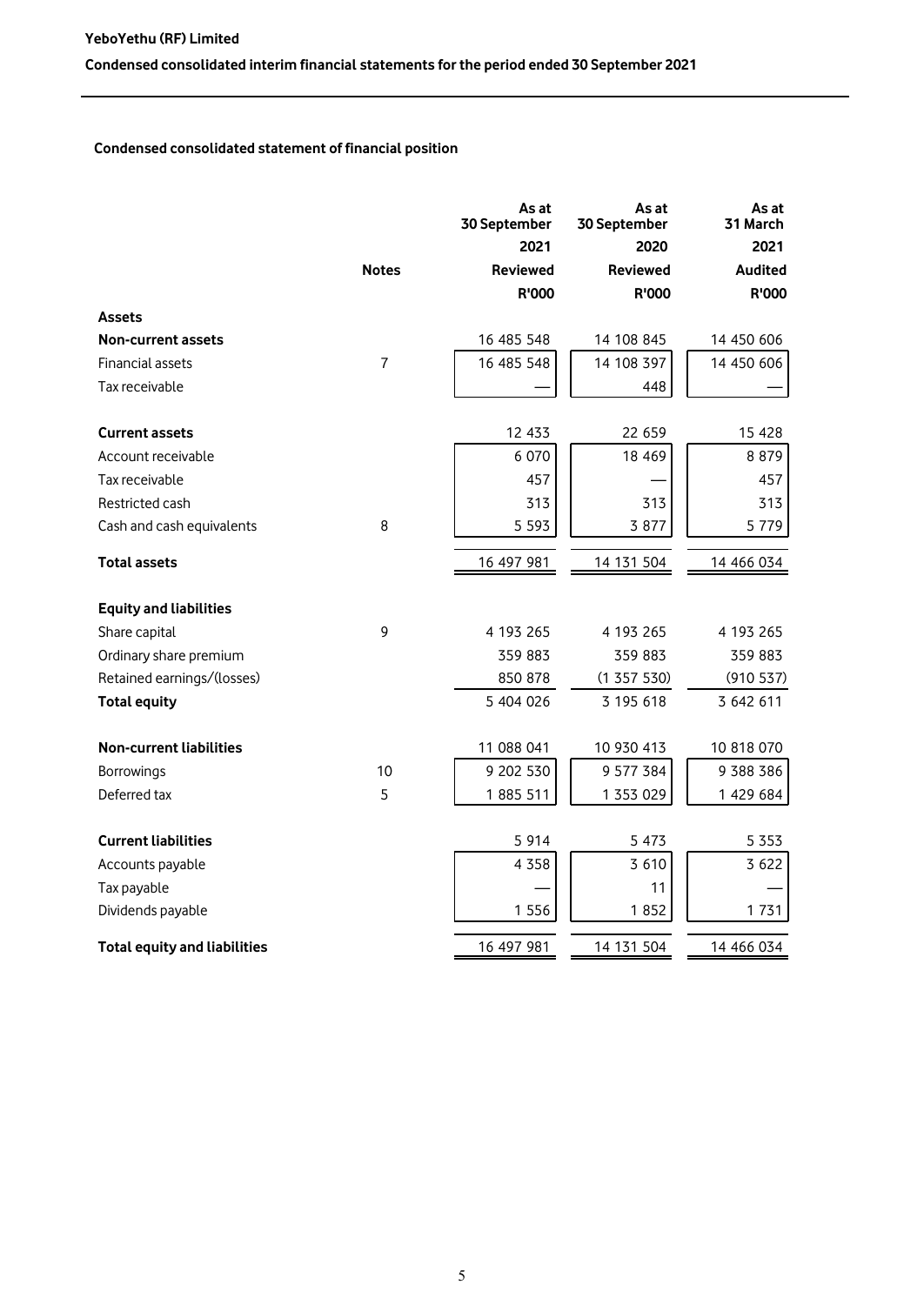## **YeboYethu (RF) Limited**

# **Condensed consolidated interim financial statements for the period ended 30 September 2021**

# **Condensed consolidated statement of changes in equity**

|                            | <b>Note</b> | Six months ended<br>30 September<br>2021<br><b>Reviewed</b><br><b>R'000</b> | Six months ended<br>30 September<br>2020<br><b>Reviewed</b><br><b>R'000</b> | Year ended<br>31 March<br>2021<br><b>Audited</b><br><b>R'000</b> |
|----------------------------|-------------|-----------------------------------------------------------------------------|-----------------------------------------------------------------------------|------------------------------------------------------------------|
| Share capital              | 9           | 4 193 265                                                                   | 4 193 265                                                                   | 4 193 265                                                        |
| Ordinary share premium     |             | 359 883                                                                     | 359 883                                                                     | 359 883                                                          |
| Retained earnings/(losses) |             | 850 878                                                                     | (1357530)                                                                   | (910 537)                                                        |
| Opening balance            |             | (910 537)                                                                   | (2077595)                                                                   | (2 077 595)                                                      |
| Net profit                 |             | 1 814 331                                                                   | 764 514                                                                     | 1 270 244                                                        |
| Dividends                  |             | (52916)                                                                     | (44 449)                                                                    | (103 186)                                                        |
| <b>Total equity</b>        |             | 5 404 026                                                                   | 3 195 618                                                                   | 3 642 611                                                        |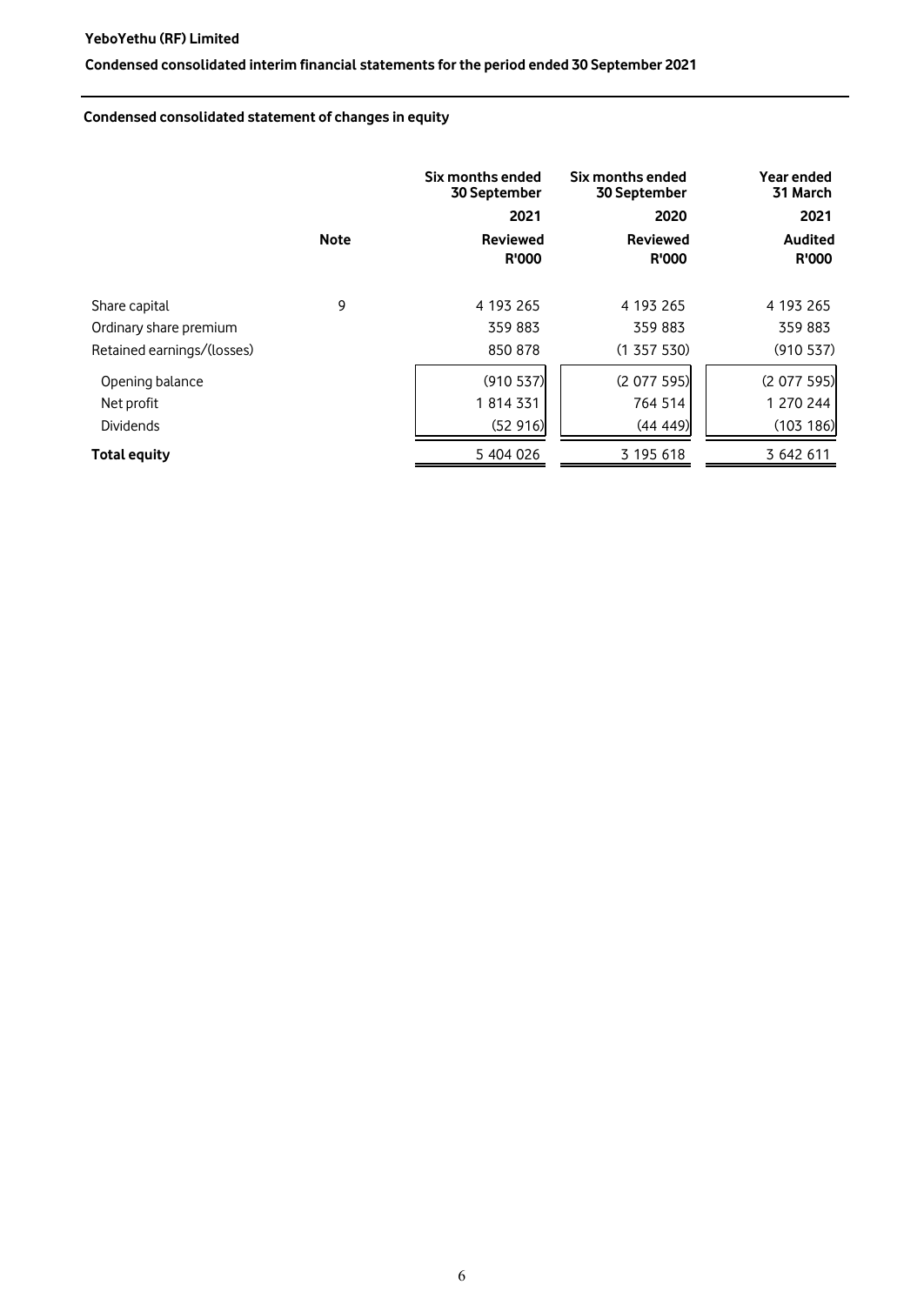## **YeboYethu (RF) Limited**

# **Condensed consolidated interim financial statements for the period ended 30 September 2021**

## **Condensed consolidated statement of cash flows**

|                                                                     |             | Six months ended<br>30 September | Six months ended<br>30 September | Year ended<br>31 March  |
|---------------------------------------------------------------------|-------------|----------------------------------|----------------------------------|-------------------------|
|                                                                     |             | 2021                             | 2020                             | 2021                    |
|                                                                     | <b>Note</b> | <b>Reviewed</b><br><b>R'000</b>  | <b>Reviewed</b><br><b>R'000</b>  | <b>Audited</b><br>R'000 |
| Cash flows from operating activities                                |             |                                  |                                  |                         |
| Cash generated from operations                                      |             | 461 200                          | 455 475                          | 922 392                 |
| Tax paid                                                            |             | (59)                             | (61)                             | (171)                   |
| Dividends paid                                                      |             | (53091)                          | (44597)                          | (103 454)               |
| Net cash flows generated from operating<br>activities               |             | 408 050                          | 410 817                          | 818 767                 |
| Cash flows from investing activities                                |             |                                  |                                  |                         |
| Increase in overnight deposit                                       |             | (3681)                           |                                  | (17055)                 |
| Decrease in overnight deposit                                       |             | 6 20 6                           |                                  | 14 200                  |
| Finance income received                                             |             | 207                              | 313                              | 629                     |
| Net cash flows generated from/(utilised in)<br>investing activities |             | 2 7 3 2                          | 313                              | (2 226)                 |
| Cash flows from financing activities                                |             |                                  |                                  |                         |
| Repayment of borrowings                                             |             | (159 107)                        | (6999)                           | (269 696)               |
| Finance cost paid                                                   |             | (251 861)                        | (328 252)                        | (544 790)               |
| Overnight deposit movement                                          |             |                                  | (12726)                          |                         |
| Net cash flows utilised in financing<br>activities                  |             | (410968)                         | (410977)                         | (814486)                |
| Net movement in cash and cash<br>equivalents                        |             | (186)                            | 153                              | 2 0 5 5                 |
| Cash and cash equivalents at the beginning of<br>the period/year    |             | 5 7 7 9                          | 3 7 2 4                          | 3 7 2 4                 |
| Cash and cash equivalents at the end of the<br>period/year          | 8           | 5 5 9 3                          | 3 8 7 7                          | 5 7 7 9                 |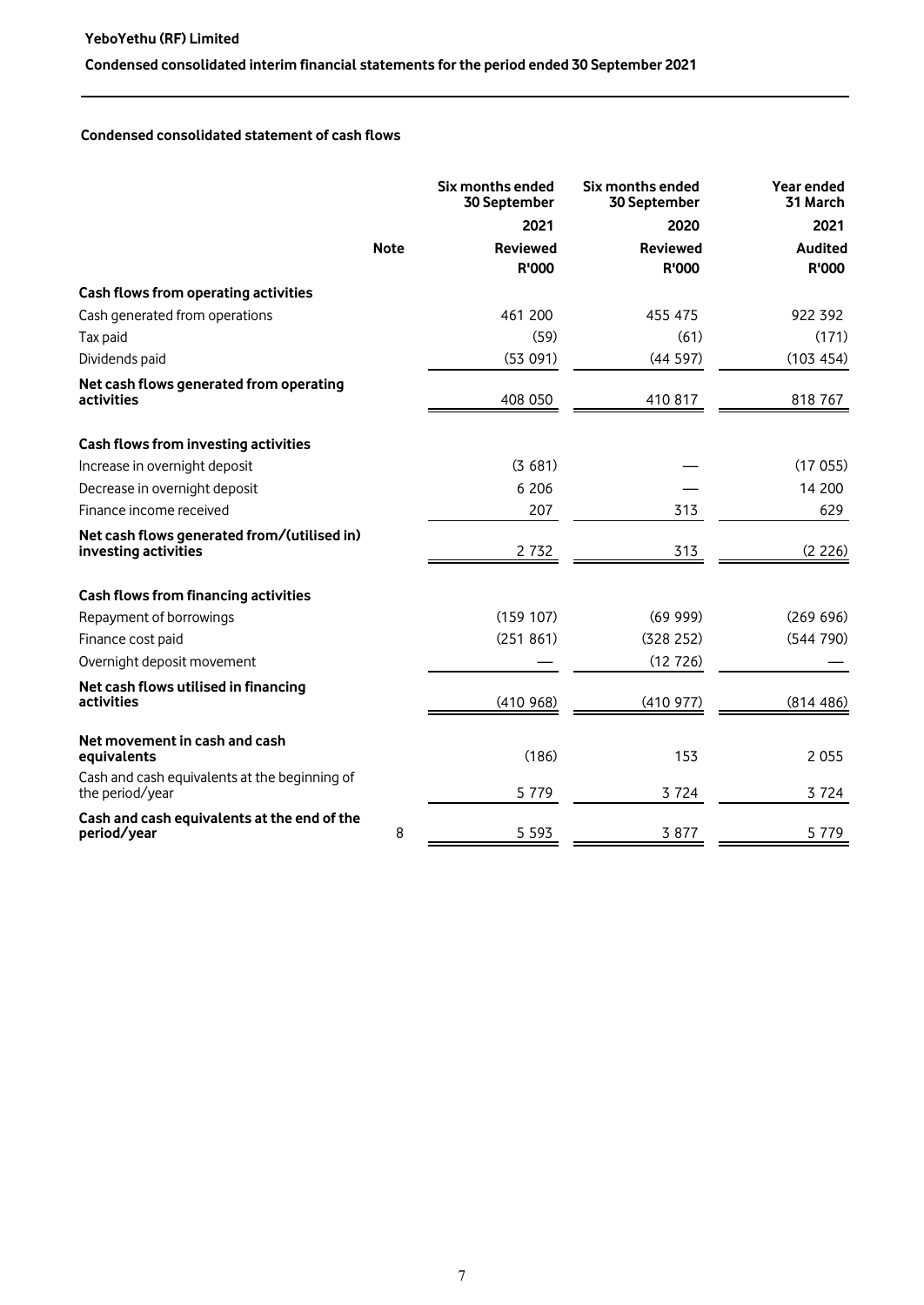## **1. Basis of preparation**

These condensed consolidated interim financial statements have been prepared in accordance with the framework concepts, the recognition and measurement criteria of IFRS and in accordance with and containing the information required by IAS 34: Interim Financial Reporting as issued by the IASB, the Financial Reporting Guides as issued by the SAICA Accounting Practices Committee, Financial Pronouncements as issued by the Financial Reporting Standards Council, the JSE Listings Requirements and the requirements of the Companies Act of 2008, as amended. They have been prepared on the historical cost basis, except for certain financial instruments which are measured at fair value or at amortised cost, and are presented in South African rand, which is the Group's functional and presentation currency.

## **Basis of consolidation**

The condensed consolidated interim financial statements incorporate the interim financial statements of YeboYethu (RF) Limited and its wholly owned subsidiary, YeboYethu Investment Company (RF) (Proprietary) Limited ('YeboYethu Investment') which is one reportable segment ('the Group') for the period 30 September 2021.

The significant accounting policies are consistent in all material respects with those applied for the year ended 31 March 2021. The Group adopted the new, revised or amended accounting pronouncements as issued by the IASB, which were effective and applicable to the Group from 1 April 2021, none of which had any material impact on the Group's financial results for the period. Significant accounting policies are available for inspection at the Group's registered office. The interest rate benchmark reform has no impact on the Group as it is not exposed to IBOR settings.

Full details on changes in accounting policies will be disclosed in the Group's consolidated financial statements for the year ending 31 March 2022.

|    |                                         | Six months ended<br>30 September | Six months ended<br>30 September | Year ended<br>31 March |
|----|-----------------------------------------|----------------------------------|----------------------------------|------------------------|
|    |                                         | 2021                             | 2020                             | 2021                   |
|    |                                         | <b>Reviewed</b>                  | <b>Reviewed</b>                  | <b>Audited</b>         |
|    |                                         | <b>R'000</b>                     | <b>R'000</b>                     | <b>R'000</b>           |
| 2. | <b>Expenditure</b>                      |                                  |                                  |                        |
|    | Administration fees                     | (7559)                           | (6881)                           | (13 573)               |
|    | Consulting fees                         | (390)                            | (72)                             | (256)                  |
|    | Auditor's remuneration                  | (464)                            | (921)                            | (1215)                 |
|    | Directors' remuneration (Refer Note 14) | (653)                            | (643)                            | (1 321)                |
|    | Other                                   | (8)                              | (77)                             | (16)                   |
|    |                                         | (9074)                           | (8, 594)                         | (16, 381)              |

Administration fees mainly comprises:

- share register maintenance fee:
- Annual General Meeting expenses;
- fees associated with costs of trading and security license;
- administration service fees to Vodacom Group;
- aeneral administration and call centre agents cost:
- costs associated with payment of dividends;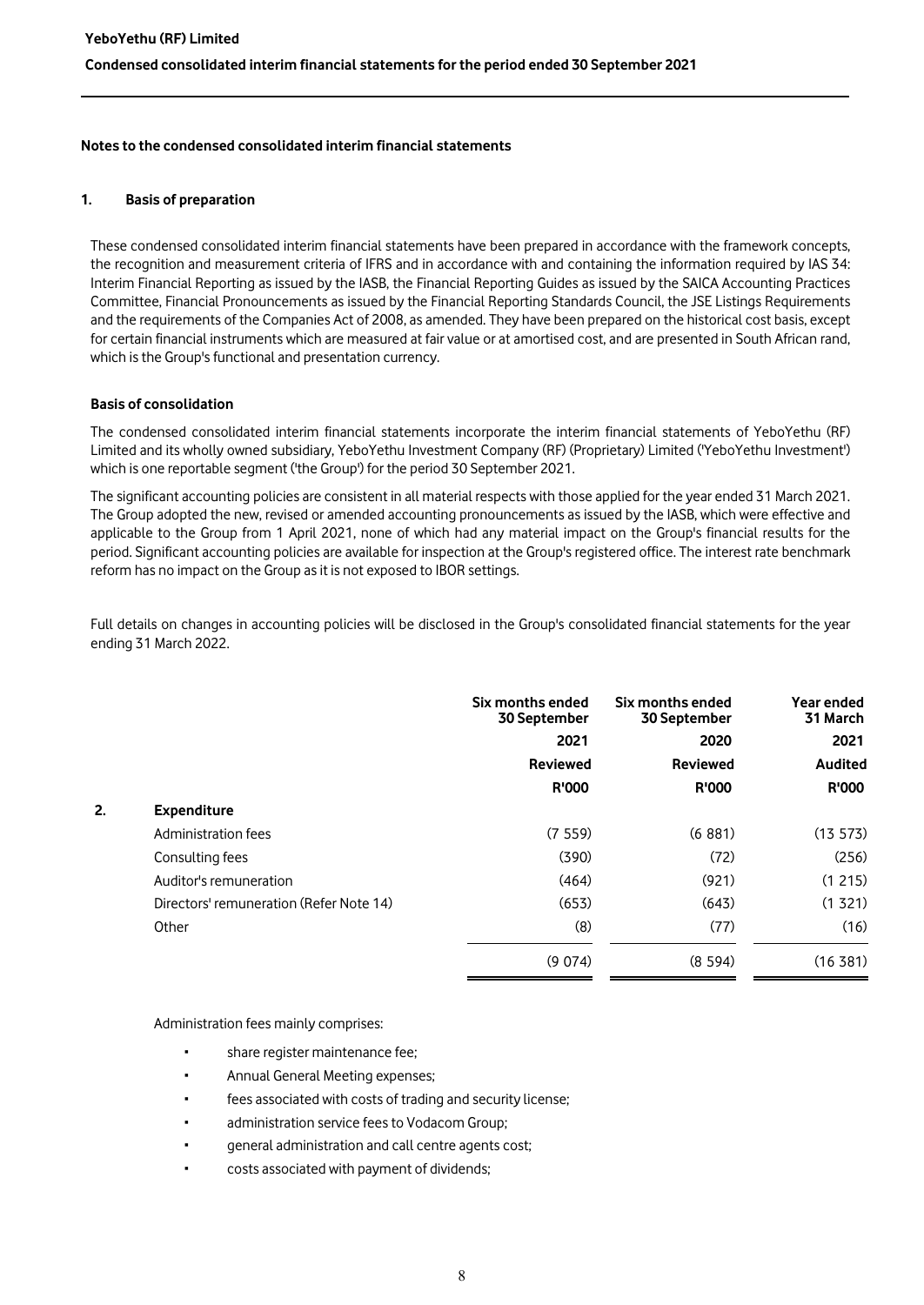**4.** 

#### **Condensed consolidated interim financial statements for the period ended 30 September 2021**

#### **Notes to the condensed consolidated interim financial statements**

#### **2. Expenditure (continued)**

Administration fees mainly comprises (continued):

- agency fees to Rand Merchant Bank (a division of FirstRand Bank Limited);
- printing and posting of the annual report as well as the typesetting of the interim results.

Consulting fees comprise of costs associated with valuation services, legal costs and placement fee on recruitment of non-executive directors.

Auditors' remuneration comprises of current period/year costs and an under accrual of prior year audit fees in relation to the period/year being disclosed.

|    |                           | Six months ended<br>30 September | Six months ended<br>30 September | Year ended<br>31 March |
|----|---------------------------|----------------------------------|----------------------------------|------------------------|
|    |                           | 2021                             | 2020                             | 2021                   |
|    |                           | <b>Reviewed</b>                  | <b>Reviewed</b>                  | <b>Audited</b>         |
|    |                           | <b>R'000</b>                     | <b>R'000</b>                     | <b>R'000</b>           |
| 3. | <b>Finance cost</b>       |                                  |                                  |                        |
|    | Interest expense          |                                  |                                  |                        |
|    | Class A preference shares | (94582)                          | (108236)                         | (205 843)              |
|    | Class B preference shares | (130 530)                        | (138 384)                        | (268015)               |
|    |                           | (225 112)                        | (246 620)                        | (473858)               |
|    |                           |                                  |                                  |                        |

All interest expense is incurred from financial liabilities not at fair value through profit or loss.

Interest expense is recognised at a rate of 68% of First National Bank Limited's prime overdraft lending rate ('prime') on the class A preference shares and at a rate of 70% of prime on the class B preference shares. For further details, refer to Note 10.

|                                                          | Six months ended<br><b>30 September</b> | Six months ended<br><b>30 September</b> | Year ended<br>31 March |
|----------------------------------------------------------|-----------------------------------------|-----------------------------------------|------------------------|
|                                                          | 2021                                    | 2020                                    | 2021                   |
|                                                          | <b>Reviewed</b>                         | <b>Reviewed</b>                         | Audited                |
|                                                          | <b>R'000</b>                            | <b>R'000</b>                            | <b>R'000</b>           |
| Gain on remeasurement of financial<br><b>instruments</b> |                                         |                                         |                        |
| Gain on fair value of Vodacom Group shares               | 2 0 34 9 42                             | 716 464                                 | 1 058 673              |

The gain on fair value of Vodacom Group shares in the respective period/year resulted from the increase in the Vodacom Group Limited ('Vodacom Group') share price. Refer Note 7 for detail on the share price.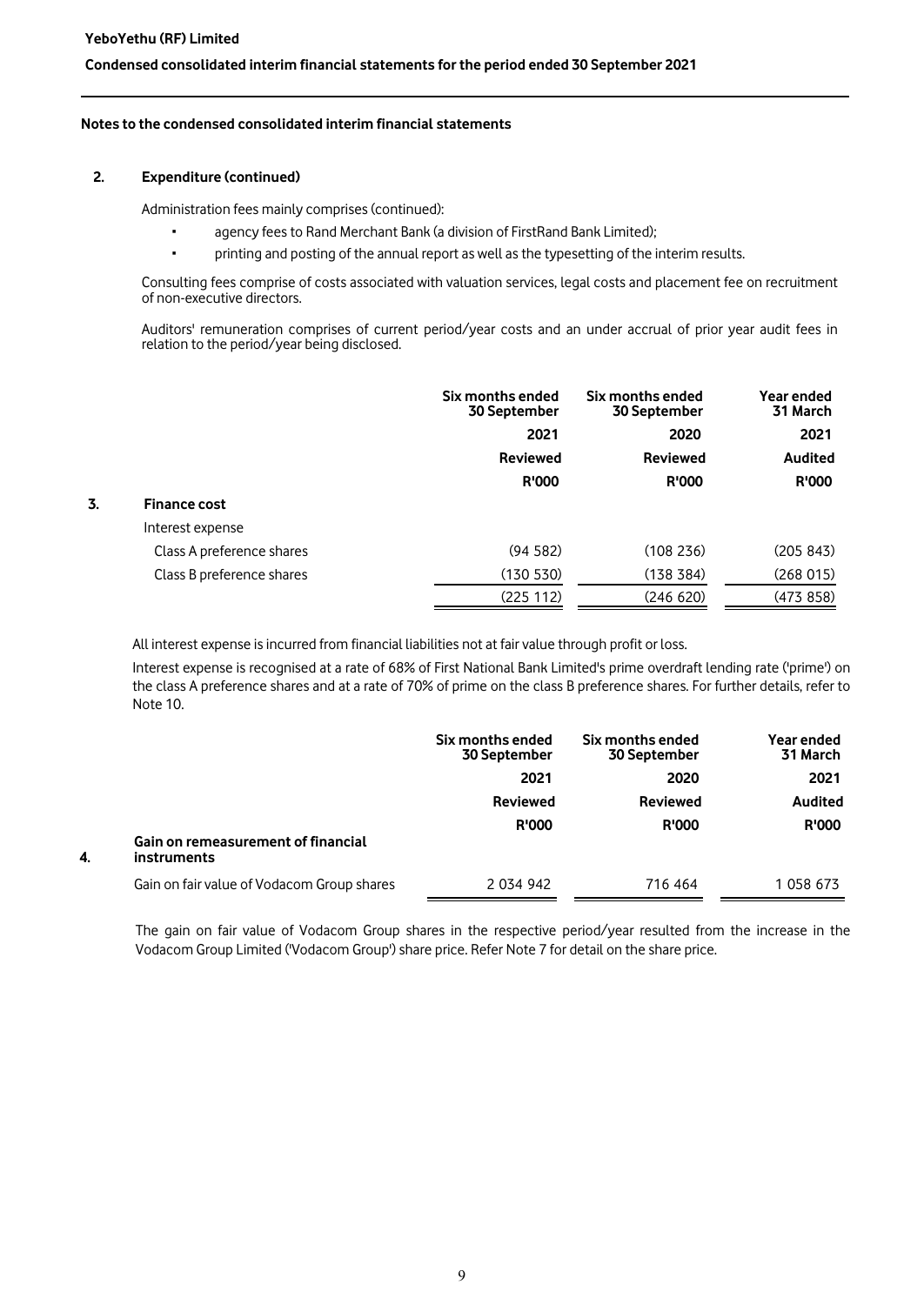# **Condensed consolidated interim financial statements for the period ended 30 September 2021**

## **Notes to the condensed consolidated interim financial statements**

|     |                                                                                                                                                                              | Six months ended<br>30 September | Six months ended<br>30 September | Year ended<br>31 March |
|-----|------------------------------------------------------------------------------------------------------------------------------------------------------------------------------|----------------------------------|----------------------------------|------------------------|
|     |                                                                                                                                                                              | 2021                             | 2020                             | 2021                   |
|     |                                                                                                                                                                              | <b>Reviewed</b>                  | <b>Reviewed</b>                  | <b>Audited</b>         |
|     |                                                                                                                                                                              | <b>R'000</b>                     | R'000                            | R'000                  |
| 5.  | <b>Taxation</b>                                                                                                                                                              |                                  |                                  |                        |
| 5.1 | Income tax expense                                                                                                                                                           |                                  |                                  |                        |
|     | South African current tax                                                                                                                                                    |                                  |                                  |                        |
|     | Current year                                                                                                                                                                 | (60)                             | (88)                             | (176)                  |
|     | South African deferred tax                                                                                                                                                   |                                  |                                  |                        |
|     | Current year                                                                                                                                                                 | (455 827)                        | (160 488)                        | (237 143)              |
|     |                                                                                                                                                                              | (455 887)                        | (160 576)                        | (237 319)              |
|     | Components of deferred tax charged to<br>profit or loss                                                                                                                      |                                  |                                  |                        |
|     | Capital gains tax on fair value gain                                                                                                                                         | (455 827)                        | (160 488)                        | (237 143)              |
|     |                                                                                                                                                                              |                                  |                                  |                        |
|     | Factors affecting tax expense for the year                                                                                                                                   |                                  |                                  |                        |
|     | The table below discloses the differences<br>between the expected income tax expense at<br>the South African statutory tax rate and the<br>Group's total income tax expense: |                                  |                                  |                        |
|     | Profit before tax                                                                                                                                                            | 2 270 218                        | 925 090                          | 1 507 563              |
|     | Expected income tax expense on profit before<br>tax at the South African statutory tax rate                                                                                  | (635661)                         | (259025)                         | (422118)               |
|     | Non-deductible preference share finance cost                                                                                                                                 | (63 031)                         | (69054)                          | (132 680)              |
|     | Non-deductible operating expenditure                                                                                                                                         | (2542)                           | (2407)                           | (4587)                 |
|     | Gain on remeasurement of financial<br>instrument (capital gains tax rate difference)                                                                                         | 113 957                          | 40 122                           | 59 286                 |
|     | Exempt dividend income                                                                                                                                                       | 131 390                          | 129 788                          | 262 780                |
|     |                                                                                                                                                                              | (455 887)                        | (160 576)                        | (237 319)              |
|     | The South African statutory tax rate is 28.0%;<br>the Group's effective tax rate is 20.1%<br>(September 2020: 17.4%;<br>March 2021: 15.7%).                                  |                                  |                                  |                        |
| 5.2 | Deferred tax and components                                                                                                                                                  |                                  |                                  |                        |
|     | Deferred tax liability: Capital gains tax on fair<br>value movement                                                                                                          | 1885 511                         | 1 353 029                        | 1 429 684              |
|     | Reconciliation of net deferred tax balance                                                                                                                                   |                                  |                                  |                        |
|     | Balance at the beginning of the year                                                                                                                                         | 1 429 684                        | 1 192 541                        | 1 192 541              |
|     | Charge to profit or loss                                                                                                                                                     | 455 827                          | 160 488                          | 237 143                |
|     | Balance at the end of the year                                                                                                                                               | 1885 511                         | 1 353 029                        | 1 429 684              |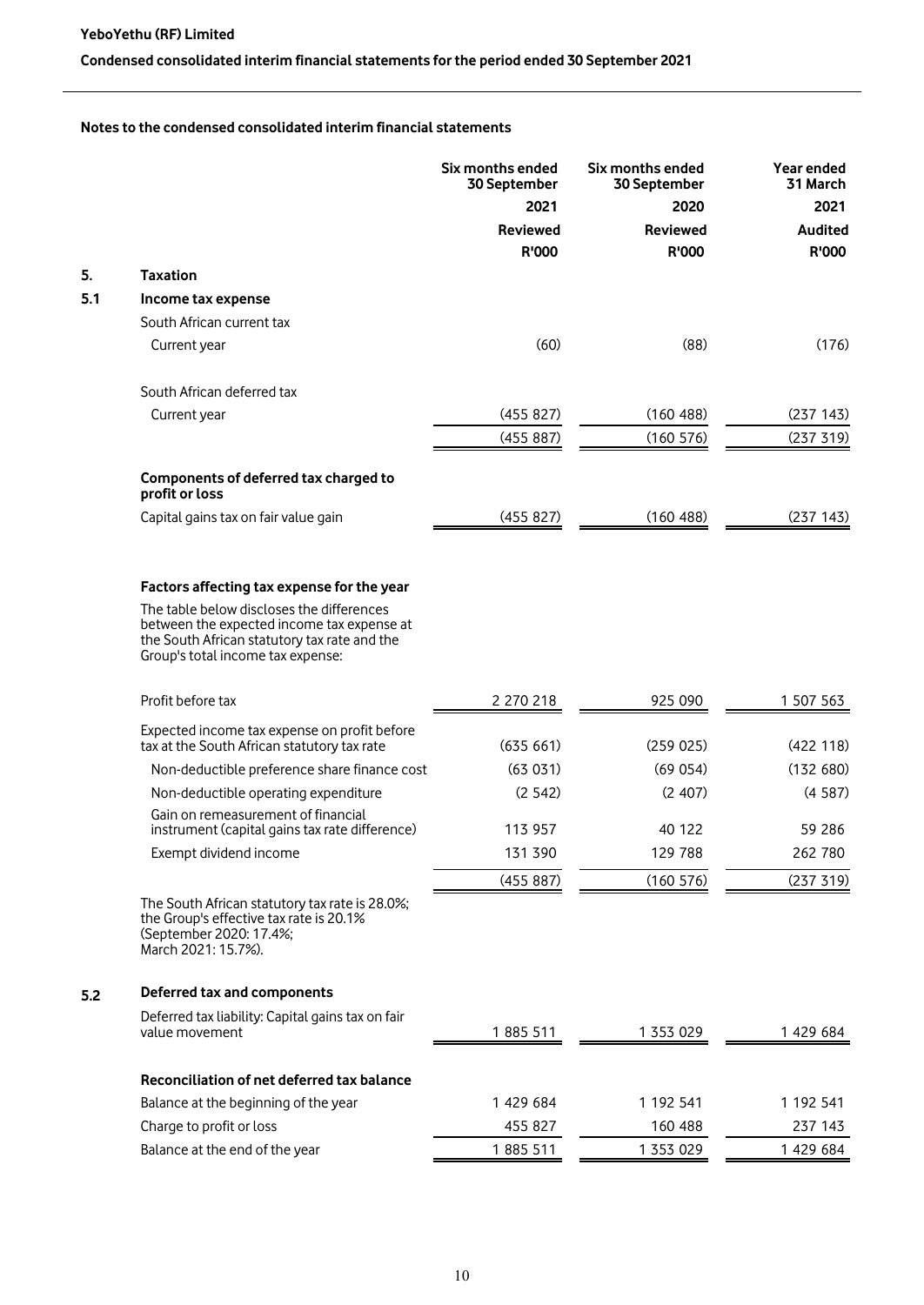## **5. Taxation (continued)**

## **5.2 Deferred tax and components (continued)**

Deferred tax on the remeasurement of the investment in Vodacom Group is raised at the capital gains tax rate.

The deferred tax on the remeasurement of the investment in Vodacom Group is based on the fair value less the base cost of the investment as rolled over in terms of Section 42 of the Income Tax Act No. 58 of 1962.

|    |                                  | Six months ended<br>30 September | Six months ended<br>30 September | Year ended<br>31 March |
|----|----------------------------------|----------------------------------|----------------------------------|------------------------|
|    |                                  | 2021                             | 2020                             | 2021                   |
|    |                                  | <b>Reviewed</b>                  | <b>Reviewed</b>                  | <b>Audited</b>         |
|    |                                  | <b>Cents</b>                     | <b>Cents</b>                     | <b>Cents</b>           |
| 6. | Earnings and dividends per share |                                  |                                  |                        |
|    | Basic earnings per share         | 3 4 2 9                          | 1445                             | 2 400                  |
|    | Dividends per share (Note 6.3)   | 100                              | 84                               | 195                    |

There were no adjustments required to earnings attributable to equity shareholders in the determination of headline earnings. Therefore headline earnings per share is the same as per basic earnings per share disclosed above.

There are no potential ordinary shares that would have a dilutive effect on the earnings per share. Therefore diluted earnings per share and diluted headline earnings per share is the same as per basic earnings per share disclosed above.

Earnings per share calculations are based on earnings and the weighted average number of ordinary shares outstanding as set out below:

|     |                                                                                                             | Six months ended<br>30 September | Six months ended<br>30 September | Year ended<br>31 March |
|-----|-------------------------------------------------------------------------------------------------------------|----------------------------------|----------------------------------|------------------------|
|     |                                                                                                             | 2021                             | 2020                             | 2021                   |
|     |                                                                                                             | <b>Reviewed</b>                  | <b>Reviewed</b>                  | <b>Audited</b>         |
|     |                                                                                                             | <b>R'000</b>                     | <b>R'000</b>                     | <b>R'000</b>           |
| 6.1 | Earnings and headline earnings                                                                              |                                  |                                  |                        |
|     | Earnings and headline earnings<br>attributable to equity shareholders for<br>all earnings per share amounts |                                  |                                  |                        |
|     | disclosed above                                                                                             | 1 814 331                        | 764 514                          | 1 270 244              |

This disclosure is a requirement of the JSE Limited and is not a recognised measure under IFRS. It has been calculated in accordance with Circular 1/2021 as issued by SAICA.

|     |                                                                                | Six months ended<br>30 September | Six months ended<br><b>30 September</b> | Year ended<br>31 March |
|-----|--------------------------------------------------------------------------------|----------------------------------|-----------------------------------------|------------------------|
|     |                                                                                | 2021                             | 2020                                    | 2021                   |
|     |                                                                                | <b>Reviewed</b>                  | <b>Reviewed</b>                         | <b>Audited</b>         |
| 6.2 | Reconciliation of weighted average<br>number of ordinary shares<br>outstanding |                                  |                                         |                        |
|     | For basic and headline earnings per<br>share                                   | 52 915 960                       | 52 915 960                              | 52 915 960             |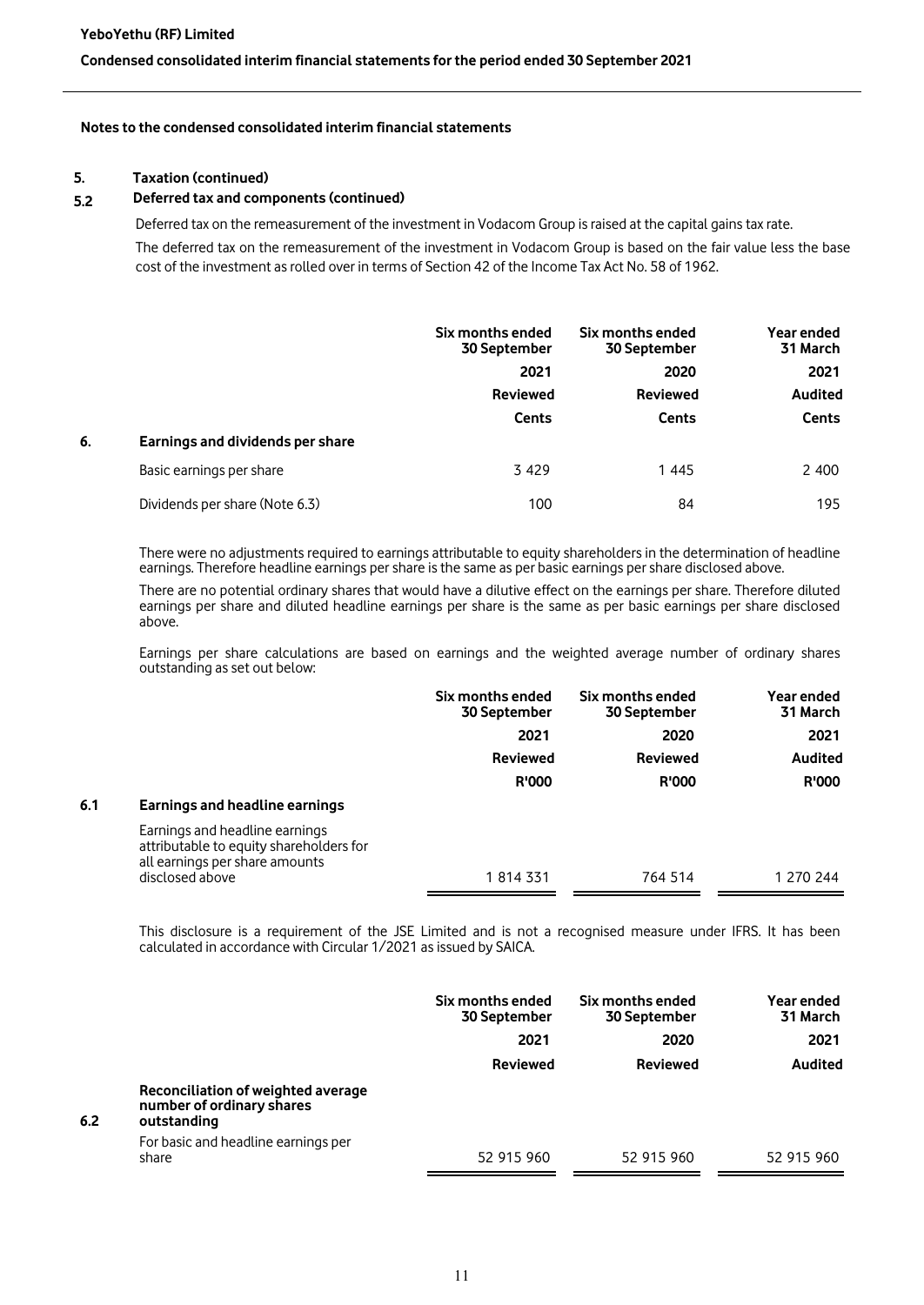#### **6. Earnings and dividends per share (continued)**

#### **6.3 Dividends per share**

Dividends per share of 100 cents per share is based on 52,915,960 shares, paid on 5 July 2021 (September 2020: Dividends per share of 84 cents per share is based on 52,915,960 shares, paid on 6 July 2020; March 2021: Dividends per share of 195 cents per share consist of a final dividend per share of 84 cents based on 52,915,960 shares, paid on 6 July 2020, and an interim dividend per share of 111 cents based on 52,915,960 shares, paid on 14 December 2020).

## **7. Financial assets**

#### **Financial asset at fair value through profit or loss**

In September 2018 YeboYethu, through YeboYethu Investment, acquired 6.23% of Vodacom Group issued shares in terms of its second BBBEE transaction.

The above transaction resulted in an exchange of 49,689,995 Vodacom SA shares for Vodacom Group shares on a fair market value basis for R7.1 billion and the purchase of additional 64,761,185 Vodacom Group shares for R7.3 billion. The purchase of the Vodacom Group shares was financed through preference share funding from the external funders as well as from Vodacom Group.

Vodacom Group shares are used as security for the class A preference share funding obtained from the external funders.

|                                          | As at<br>30 September | As at<br>30 September | As at<br>31 March |
|------------------------------------------|-----------------------|-----------------------|-------------------|
|                                          | 2021                  | 2020                  | 2021              |
|                                          | <b>Reviewed</b>       | <b>Reviewed</b>       | <b>Audited</b>    |
|                                          | <b>R'000</b>          | <b>R'000</b>          | <b>R'000</b>      |
| <b>Investment in Vodacom Group</b>       |                       |                       |                   |
| Cost                                     | 14 455 817            | 14 455 817            | 14 455 817        |
| Accumulated fair value adjustment (refer |                       |                       |                   |
| Note 4)                                  | 2 0 29 7 31           | (347 420)             | (5211)            |
|                                          | 16 485 548            | 14 108 397            | 14 450 606        |

The Group holds 114,451,180 shares in Vodacom Group. There was no movement in the shares held from at acquisition.

The investment is categorised as level 1 in the fair value hierarchy. Fair value was determined using the JSE listed share price as below:

|                                    | As at<br><b>30 September</b> | As at<br><b>30 September</b> | As at<br>31 March |
|------------------------------------|------------------------------|------------------------------|-------------------|
|                                    | 2021                         | 2020                         | 2021              |
|                                    | <b>Reviewed</b>              | <b>Reviewed</b>              | <b>Audited</b>    |
| JSE listed closing share price (R) | 144.04                       | 123.27                       | 126.26            |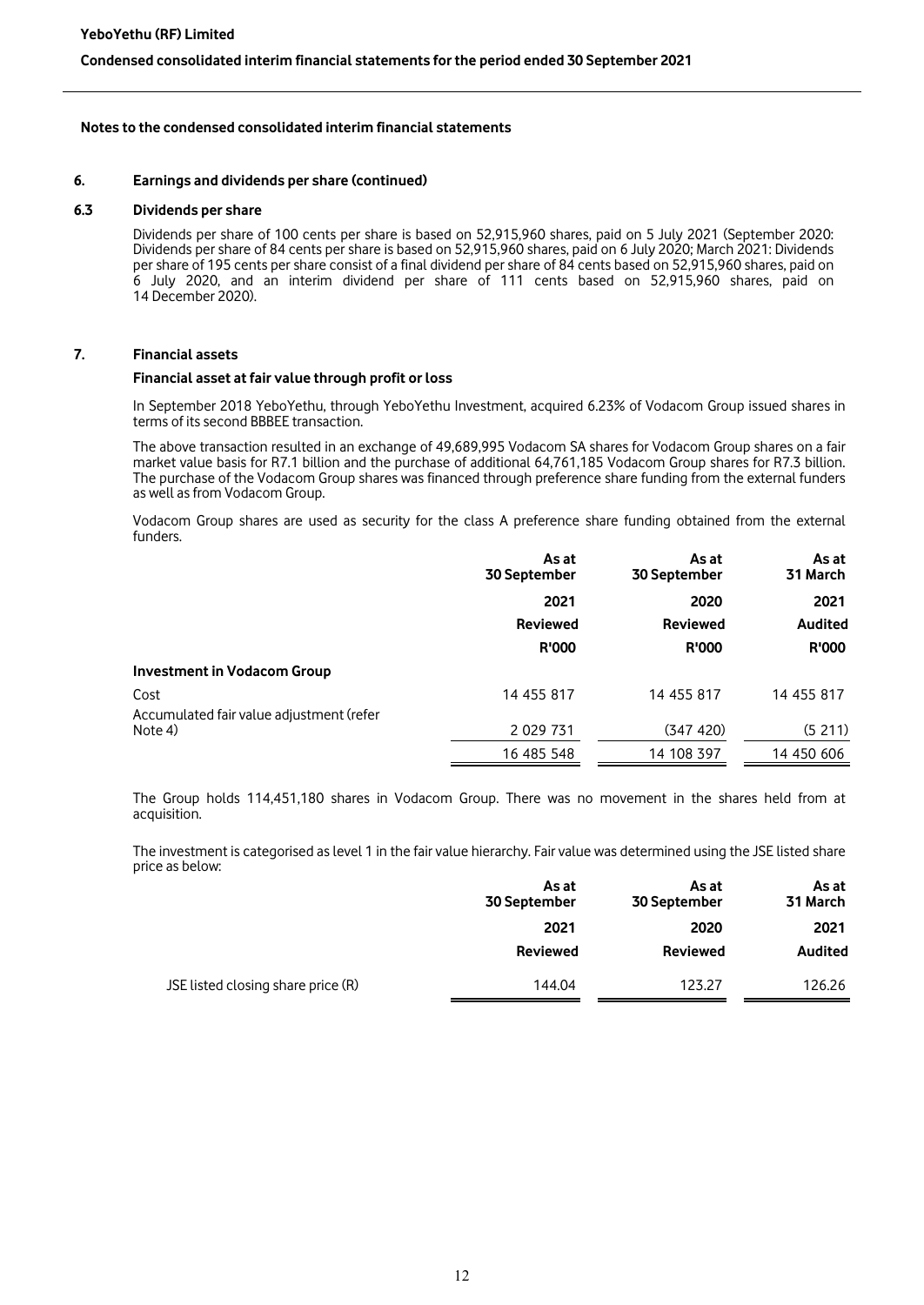## **Condensed consolidated interim financial statements for the period ended 30 September 2021**

# **Notes to the condensed consolidated interim financial statements**

|    |                           | As at<br>30 September | As at<br>30 September | As at<br>31 March |
|----|---------------------------|-----------------------|-----------------------|-------------------|
|    |                           | 2021                  | 2020                  | 2021              |
|    |                           | <b>Reviewed</b>       | <b>Reviewed</b>       | <b>Audited</b>    |
|    |                           | <b>R'000</b>          | R'000                 | <b>R'000</b>      |
| 8. | Cash and cash equivalents |                       |                       |                   |
|    | <b>Bank balances</b>      | 3 3 3 4               | 3 8 7 7               | 3 6 3 4           |
|    | Overnight deposit         | 2 2 5 9               |                       | 2 1 4 5           |
|    |                           | 5 5 9 3               | 3 8 7 7               | 5 7 7 9           |

## **9. Share capital**

| Ordinary share capital                                      |           |           |           |
|-------------------------------------------------------------|-----------|-----------|-----------|
| <b>Authorised</b>                                           |           |           |           |
| 100.0 million authorised ordinary shares at<br>no par value |           |           |           |
| Issued                                                      |           |           |           |
| 52.9 million ordinary shares at no par value                | 4 193 265 | 4 193 265 | 4 193 265 |

There were no changes to the issued ordinary shares in the current financial period.

|     |                               | As at<br>30 September | As at<br>30 September | As at<br>31 March |
|-----|-------------------------------|-----------------------|-----------------------|-------------------|
|     |                               | 2021                  | 2020                  | 2021              |
|     |                               | <b>Reviewed</b>       | <b>Reviewed</b>       | <b>Audited</b>    |
|     |                               | <b>R'000</b>          | <b>R'000</b>          | <b>R'000</b>      |
| 10. | <b>Borrowings</b>             |                       |                       |                   |
|     | <b>Held at amortised cost</b> |                       |                       |                   |
|     | Class A preference shares     | 3 885 397             | 4 248 424             | 4 0 5 6 9 7 5     |
|     | Class B preference shares     | 5 317 133             | 5 328 960             | 5 331 411         |
|     |                               | 9 202 530             | 9 577 384             | 9 388 386         |

The carrying amount of Borrowings approximates fair value as this is linked to the prime interest rate.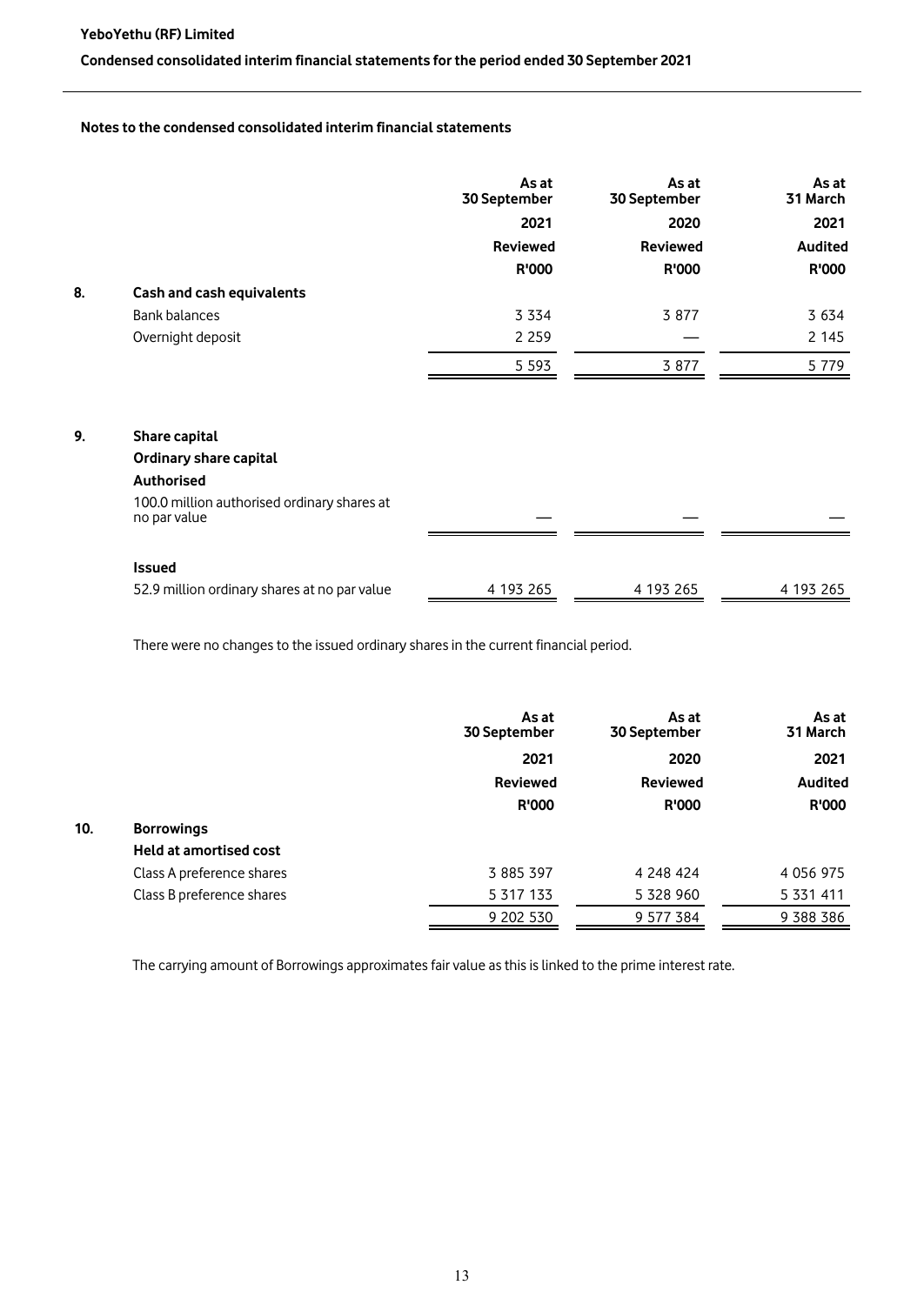# **11. Related parties**

All transactions with related parties have been made on terms equivalent to those that prevail in arm's length transactions. Directors' remuneration is disclosed in Note 14.

|      |                                                                    | As at<br>30 September            | As at<br>30 September            | As at<br>31 March      |
|------|--------------------------------------------------------------------|----------------------------------|----------------------------------|------------------------|
|      |                                                                    | 2021                             | 2020                             | 2021                   |
|      |                                                                    | <b>Reviewed</b>                  | <b>Reviewed</b>                  | <b>Audited</b>         |
|      |                                                                    | R'000                            | <b>R'000</b>                     | <b>R'000</b>           |
| 11.1 | <b>Balances with related parties</b><br><b>Accounts receivable</b> |                                  |                                  |                        |
|      | Vodacom Group Limited                                              | 6 0 7 0                          | 18 4 61                          | 8 5 9 0                |
|      | Cash and cash equivalents                                          |                                  |                                  |                        |
|      | Vodacom Group Limited                                              | 2 2 5 9                          |                                  | 2 1 4 5                |
|      | <b>Accounts payable</b>                                            |                                  |                                  |                        |
|      | Vodacom Group Limited                                              | 123                              | 115                              | 228                    |
|      | <b>Borrowings</b>                                                  |                                  |                                  |                        |
|      | Vodacom Group Limited                                              | 5 317 133                        | 5 328 960                        | 5 331 411              |
|      |                                                                    | Six months ended<br>30 September | Six months ended<br>30 September | Year ended<br>31 March |
|      |                                                                    | 2021                             | 2020                             | 2021                   |
|      |                                                                    | <b>Reviewed</b>                  | <b>Reviewed</b>                  | <b>Audited</b>         |
|      |                                                                    | R'000                            | <b>R'000</b>                     | <b>R'000</b>           |
| 11.2 | Transactions with related parties                                  |                                  |                                  |                        |
|      | Vodacom Group Limited                                              |                                  |                                  |                        |
|      | Dividends received                                                 | 469 250                          | 463 527                          | 938 500                |
|      | Service fee                                                        | (2527)                           | (2451)                           | (4978)                 |
|      | Finance income received                                            | 180                              | 270                              | 551                    |
|      | Class B preference share interest                                  | (130 530)                        | (138 384)                        | (268015)               |

The Innovator Trust (entity within the Vodacom Group structure) Dividends paid (1 204) (1 007) (2 344)

Vodacom Siyanda Employee Trust (entity within the Vodacom Group structure)

| Dividends paid | (11.545) | (9, 293) | (22 108) |
|----------------|----------|----------|----------|
|                |          |          |          |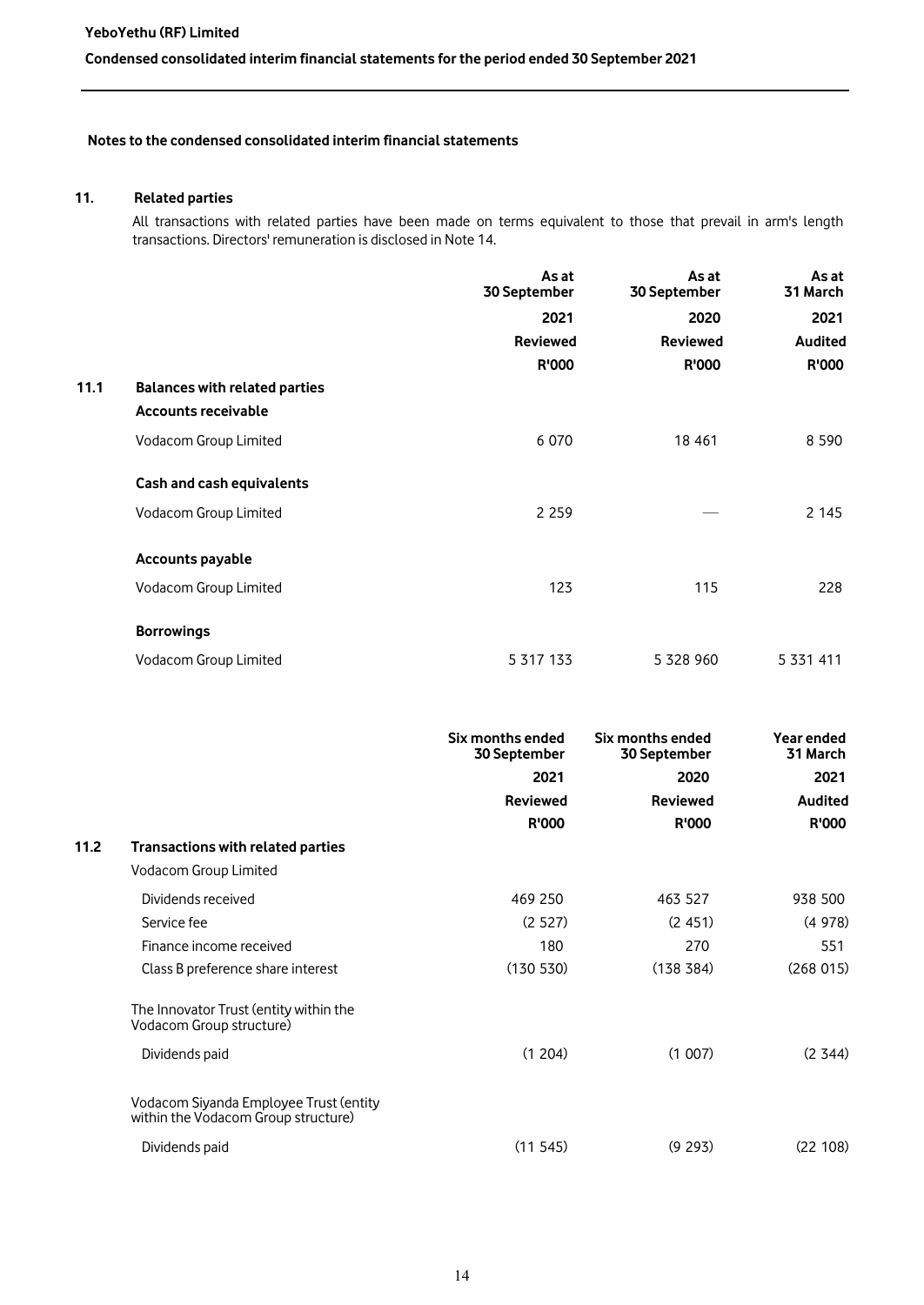### **12. Fair value**

The carrying amounts of accounts receivable, cash and cash equivalents and accounts payable are measured at cost which approximates fair value due to short term maturity thereof.

|      |                                                                                                        | As at<br>30 September | As at<br>30 September | As at<br>31 March |
|------|--------------------------------------------------------------------------------------------------------|-----------------------|-----------------------|-------------------|
|      |                                                                                                        | 2021                  | 2020                  | 2021              |
|      |                                                                                                        | <b>Reviewed</b>       | <b>Reviewed</b>       | Audited           |
|      |                                                                                                        | <b>R'000</b>          | <b>R'000</b>          | <b>R'000</b>      |
| 12.1 | Fair value hierarchy                                                                                   |                       |                       |                   |
|      | The table below sets out the valuation<br>basis of the financial instrument measured<br>at fair value: |                       |                       |                   |
|      | Level one                                                                                              |                       |                       |                   |
|      | Financial asset at fair value through<br>profit or loss                                                |                       |                       |                   |
|      | Vodacom Group shares                                                                                   | 16 485 548            | 14 108 397            | 14 450 606        |

The fair value of the level one instrument is determined using the JSE listed share price (refer Note 7).

|     |                       | As at<br>30 September | As at<br>30 September | As at<br>31 March |
|-----|-----------------------|-----------------------|-----------------------|-------------------|
|     |                       | 2021                  | 2020                  | 2021              |
|     |                       | <b>Reviewed</b>       | <b>Reviewed</b>       | <b>Audited</b>    |
|     |                       | <b>R'000</b>          | <b>R'000</b>          | <b>R'000</b>      |
| 13. | <b>Commitments</b>    |                       |                       |                   |
|     | Operating commitments | 3 1 5 3               | 1 0 6 1               | 1 605             |

The operating commitments will be financed through internal cash generation.

|     |                                         | Six months ended<br>30 September | Six months ended<br>30 September | Year ended<br>31 March |
|-----|-----------------------------------------|----------------------------------|----------------------------------|------------------------|
|     |                                         | 2021                             | 2020                             | 2021                   |
|     |                                         | <b>Reviewed</b>                  | <b>Reviewed</b>                  | <b>Audited</b>         |
|     |                                         | R                                | R                                | R                      |
| 14. | Directors' emoluments                   |                                  |                                  |                        |
|     | ZBM Bassa (Chairperson) <sup>#</sup>    | (143 467)                        | (206 661)                        | (421862)               |
|     | AM Hall                                 | (83, 519)                        | (79.541)                         | (162 370)              |
|     | B Silwanyana <sup>#</sup>               | (124096)                         | (107738)                         | (227686)               |
|     | A Conrad                                | (105 172)                        | (100163)                         | (204, 466)             |
|     | TV Mokgatlha (Chairperson) <sup>#</sup> | (161341)                         | (149067)                         | (304 293)              |
|     | F Roji-Maplanka                         | (35637)                          |                                  |                        |
|     |                                         | (653 232)                        | (643 170)                        | (1 320 677)            |

# Director registered as a VAT vendor therefore amount inclusive of VAT.

Effective 27 July 2021, ZBM Bassa resigned and TV Mokgatlha succeeded as Chairman of the Board.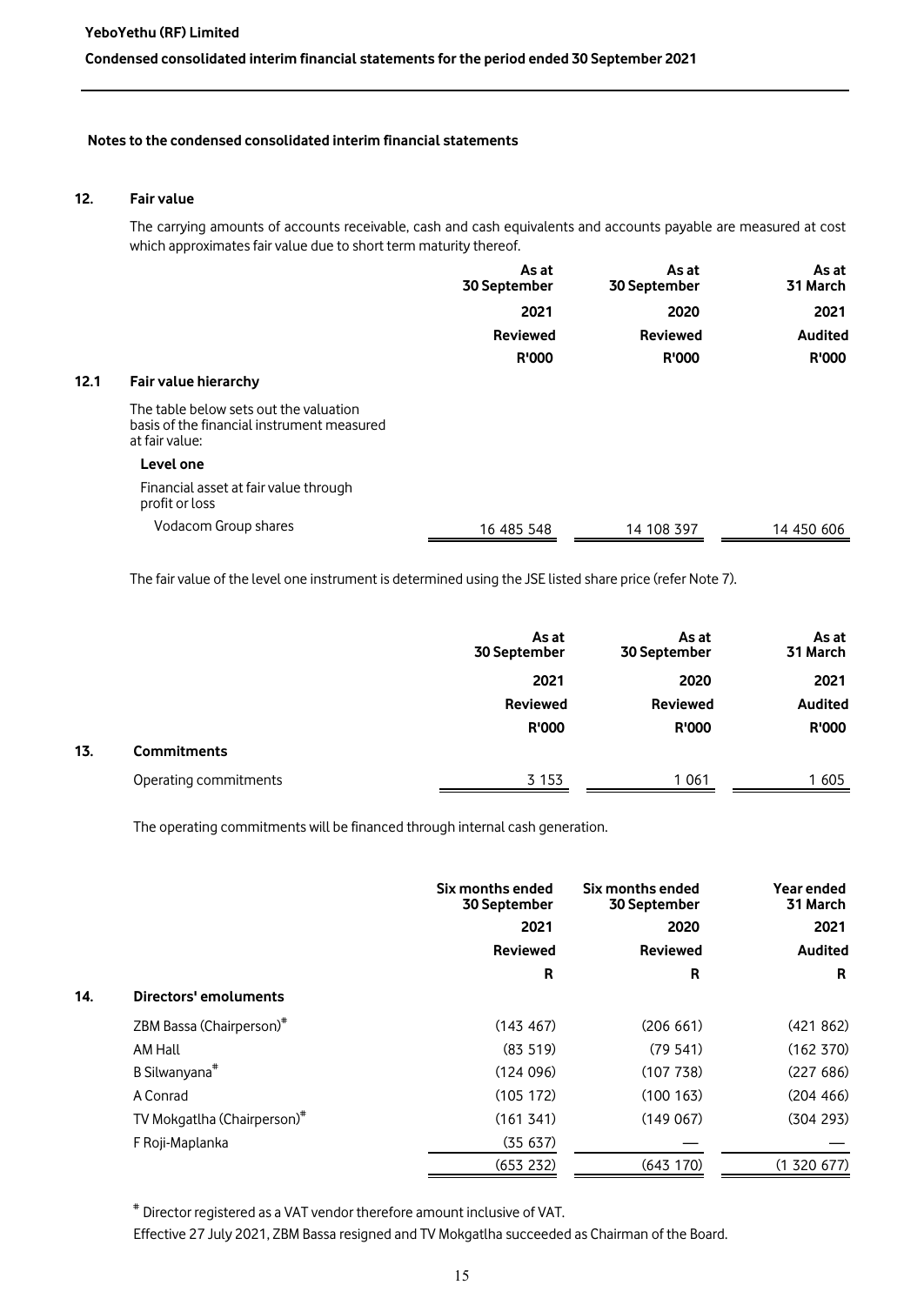## **15. Impact of COVID-19**

The Group's financial position and liquidity is solely dependent on its investment in Vodacom Group. Vodacom Group's performance amidst the COVID-19 pandemic is therefore pivotal in the assessment of the company's operations and the continuous flow of dividends. The Group continues to assess the potential impact of COVID-19 on the return from its investment in Vodacom Group, including a wide range of related risks that the aforementioned will have on its performance and liquidity in the short to medium term. The going concern assumption, as adopted in the preparation of the condensed consolidated interim financial statements for the Group, remains applicable.

## **16. Events after reporting period**

The board is not aware of any matter or circumstance arising since the end of the financial period, not otherwise dealt with in the condensed consolidated interim financial statements, which significantly affects the financial position of the Group at 30 September 2021 and the results of its operations or cash flows for the financial period ended 30 September 2021.

## **a. Dividends receivable**

Vodacom Group Limited declared a dividend of 420 cents per share on 12 November 2021 payable on 6 December 2021 to shareholders recorded in the register at the close of business on Friday 3 December 2021.

#### **b. Vodacom acquisitions announced after the reporting date**

Subsequent to 30 September 2021, Vodacom Group announced two material acquisitions, as follows:

#### **i) Vodafone Egypt Telecommunications SAE ('Vodafone Egypt')**

On 10 November 2021, Vodacom Group announced that it had entered into a binding agreement to acquire a 55% shareholding in Vodafone Egypt from Vodafone Group Plc (Vodafone), for an equity purchase consideration of US\$2 738 million (circa R41 billion) (subject to adjustments in accordance with the agreement). Eighty percent of this purchase consideration will be settled by the issue of 242.0 million new Vodacom Group Limited shares at an issue price of R135.75 per share, with the remainder to be settled in cash. This cash consideration is subject to change per the principles set out in the agreements. The investment in Vodafone Egypt will be accounted for as a subsidiary of Vodacom Group.

#### **ii) Community Investment Ventures Holdings (Pty) Limited ('CIVH')**

On 10 November 2021, Vodacom Group announced an investment into a joint venture that will house the material fibre network assets of both Vodacom Group and CIVH. The material operating companies of CIVH are Dark Fibre Africa (Pty) Limited and Vumatel (Pty) Limited. The transaction is subject to the fulfillment of certain conditions precedent, including obtaining the necessary regulatory approvals from the South African competition authorities and Independent Communications Authority of South Africa ('ICASA'). The investment will be equity accounted as a joint venture. The purchase consideration will be made up of an initial cash consideration of R6 billion, as well as an asset for share swap where Vodacom Group will contribute its fibre-to-the-home, fibre-to-the-business and Business-to-Business transmission access fibre network infrastructure to the joint venture, at a valuation of R4.2 billion. Vodacom Group will acquire further (secondary) shares for cash from CIVH sufficient to increase its shareholding to at least 30% shareholding in the joint venture. The value of this cash consideration is a function of the valuation of the joint venture and cannot be precalculated with certainty. Based on Vodacom Group's current expectations, including the time of closing and the joint venture valuation, the secondary purchase consideration is estimated to be approximately R3 billion.

#### **iii) Change in Vodacom Group's dividend policy**

Vodacom Group's current dividend policy is to pay at least 90% of adjusted headline earnings, which excludes the contribution of the attributable net profit or loss from Safaricom and any associated intangible amortisation. In addition, Vodacom Group distributes any dividend it receives from Safaricom, up to a maximum amount of the dividend received, net of withholding tax. Subject to Board approval, this policy will be maintained for the remainder of the current financial year, and until the proposed acquisition of Vodafone Egypt is completed.

On completion of the Vodafone Egypt acquisition, Vodacom Group intends to amend and simplify its dividend policy to at least 75% of Vodacom Group headline earnings.